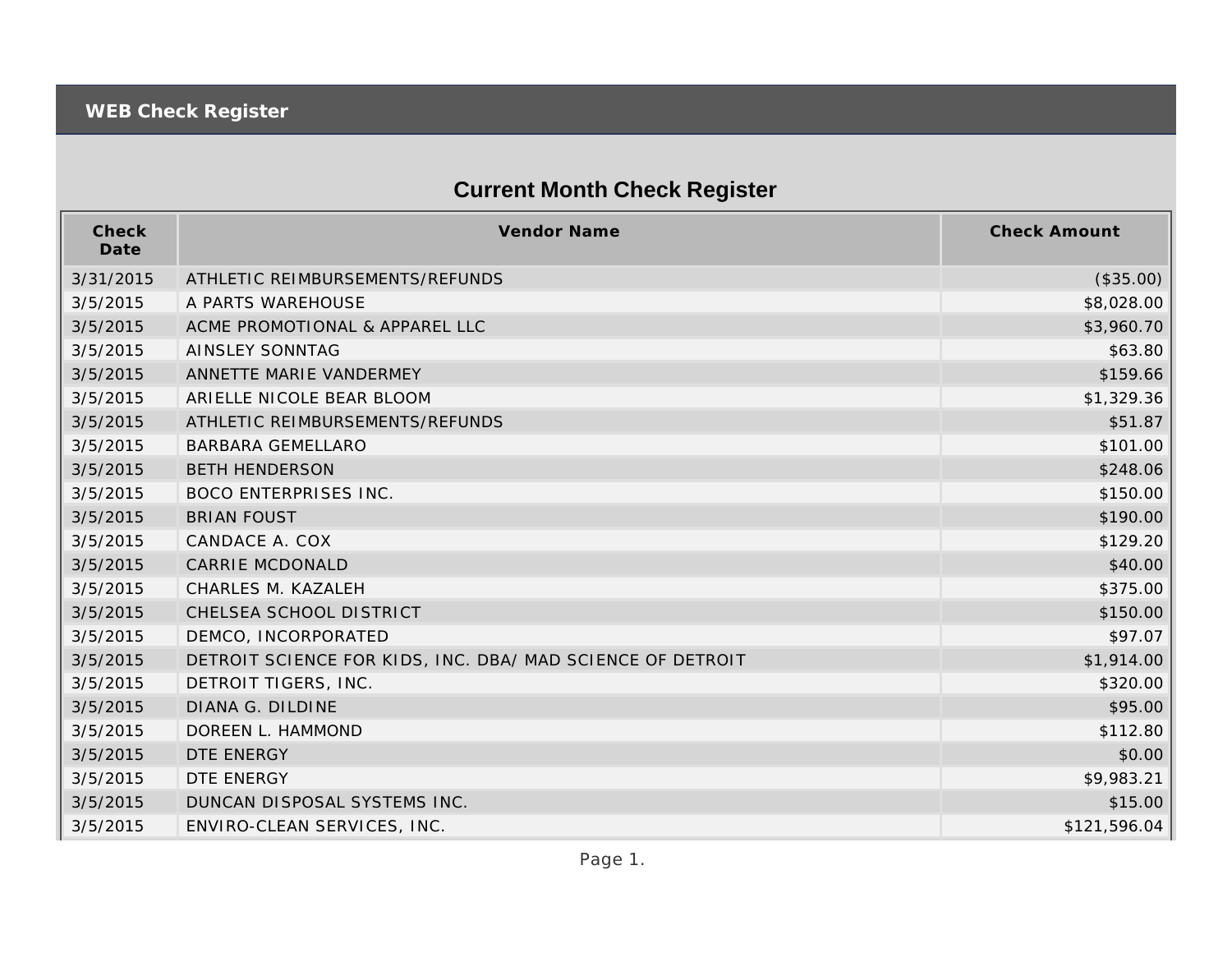| Check<br>Date | Vendor Name                                                | <b>Check Amount</b> |
|---------------|------------------------------------------------------------|---------------------|
| 3/5/2015      | <b>ERIN O'CONNOR</b>                                       | \$138.80            |
| 3/5/2015      | <b>ESC PROMOTIONS</b>                                      | \$328.78            |
| 3/5/2015      | EZSTREAM.COM SCHOLASTIC TOOLS LLC                          | \$100.00            |
| 3/5/2015      | <b>JANE PLAISTED</b>                                       | \$133.20            |
| 3/5/2015      | <b>JANICE LEE KAVULICH</b>                                 | \$95.00             |
| 3/5/2015      | <b>JEANNE DIAL</b>                                         | \$40.00             |
| 3/5/2015      | <b>JODY PAYNE</b>                                          | \$30.00             |
| 3/5/2015      | JUNIOR SIX SIGMA LLC BRICKS 4 KIDS                         | \$1,700.00          |
| 3/5/2015      | FOUNDATIONS OF CREATIVE VISION                             | \$3,377.00          |
| 3/5/2015      | <b>KATHY DONOVAN</b>                                       | \$136.85            |
| 3/5/2015      | <b>KRISTA SHAW</b>                                         | \$248.43            |
| 3/5/2015      | LAURIE JONES                                               | \$29.07             |
| 3/5/2015      | LEISURE UNLIMITED LLC                                      | \$465.00            |
| 3/5/2015      | LISA FENCHEL                                               | \$706.63            |
| 3/5/2015      | LYON OAKS GOLF CLUB                                        | \$1,415.50          |
| 3/5/2015      | <b>MARY PERCZAK</b>                                        | \$255.00            |
| 3/5/2015      | MATHESON TRI-GAS, INC.                                     | \$444.93            |
| 3/5/2015      | MCMASTER-CARR SUPPLY COMPANY                               | \$578.50            |
| 3/5/2015      | MHSAA MICHIGAN H.S. ATHLETIC ASSOC.                        | \$3,442.50          |
| 3/5/2015      | MICHIGAN DEPT OF ENVIRONMENTAL QUALITY - STATE OF MICHIGAN | \$500.00            |
| 3/5/2015      | PANAGIOTA WOLSTENCROFT                                     | \$177.80            |
| 3/5/2015      | PARKVIEW PTO PAYMENT/REIMBURSEMENT                         | \$83.42             |
| 3/5/2015      | PARKVIEW PTO PAYMENT/REIMBURSEMENT                         | \$79.17             |
| 3/5/2015      | PEDIATRIC HEALTH CONSULTANTS, INC.                         | \$28,379.12         |
| 3/5/2015      | PERFECT IMPRESSIONS                                        | \$143.79            |
| 3/5/2015      | RAYMOND G. MARTIN                                          | \$190.00            |
| 3/5/2015      | ROBERT J. STEEH                                            | \$404.23            |
| 3/5/2015      | SCHOLASTIC INC.                                            | \$203.00            |
| 3/5/2015      | <b>SCHOOLMATE</b>                                          | \$3,047.50          |
| 3/5/2015      | <b>TERRY GARCIA</b>                                        | \$99.10             |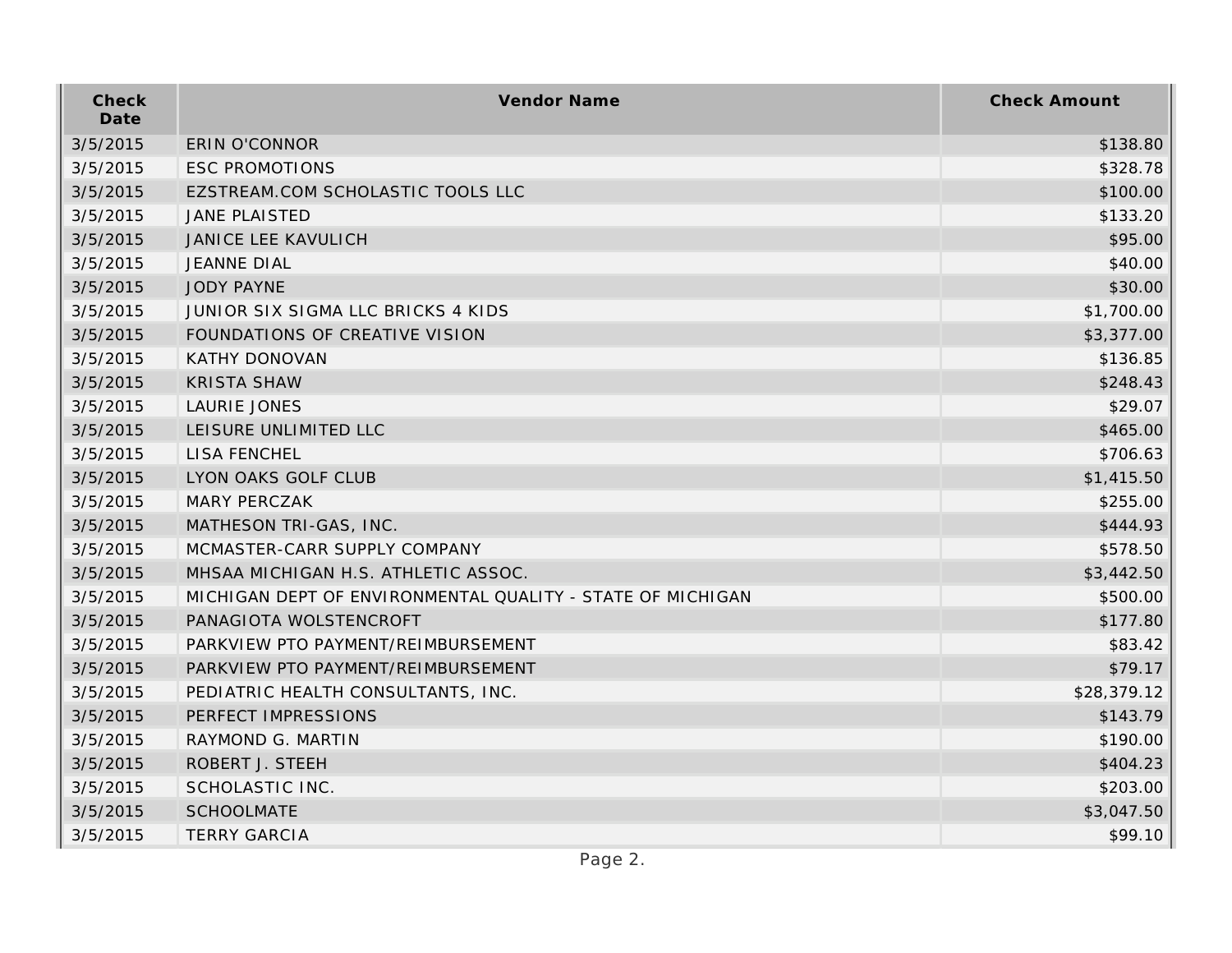| Check<br>Date | Vendor Name                                 | <b>Check Amount</b> |
|---------------|---------------------------------------------|---------------------|
| 3/5/2015      | THREADWORKS, LTD                            | \$240.00            |
| 3/5/2015      | <b>TIMOTHY STOTLER</b>                      | \$32.20             |
| 3/5/2015      | <b>TOM PERONIS</b>                          | \$38.79             |
| 3/5/2015      | <b>TOTAL SPORTS</b>                         | \$5,400.00          |
| 3/5/2015      | V.O.I.C.E. PAYMENT/REIMBURSEMENT            | \$370.99            |
| 3/5/2015      | V.O.I.C.E. PAYMENT/REIMBURSEMENT            | \$27.64             |
| 3/5/2015      | V.O.I.C.E. PAYMENT/REIMBURSEMENT            | \$37.00             |
| 3/5/2015      | V.O.I.C.E. PAYMENT/REIMBURSEMENT            | \$31.41             |
| 3/5/2015      | V.O.I.C.E. PAYMENT/REIMBURSEMENT            | \$239.44            |
| 3/5/2015      | WAGEWORKS, INC                              | \$852.84            |
| 3/5/2015      | WALLED LAKE CONSOLIDATED SCHOOLS            | \$36,877.00         |
| 3/5/2015      | PLANTE & MORAN CRESA, LLC                   | \$34,645.23         |
| 3/5/2015      | DONYA PIZZA NOVI LLC, DBA COTTAGE INN PIZZA | \$602.00            |
| 3/5/2015      | GLASS CITY FOOD SERVICE, INC.               | \$312.50            |
| 3/5/2015      | NOVI TOWN PIZZA LLC                         | \$1,857.25          |
| 3/5/2015      | NURISH BRANDS, INC.                         | \$144.00            |
| 3/6/2015      | ASCAP AMERICAN SOCIETY OF COMPOSERS         | \$325.00            |
| 3/6/2015      | NICOLE GUSTAFSON                            | \$94.67             |
| 3/6/2015      | CRISIS PREVENTION INSTITUTE, INC.           | \$150.00            |
| 3/6/2015      | ERIC SCOBIE                                 | \$65.88             |
| 3/6/2015      | US FOODS, INC.                              | \$350.92            |
| 3/6/2015      | ENVIRO-CLEAN SERVICES, INC.                 | \$2,932.50          |
| 3/6/2015      | <b>LAUREN MILLER</b>                        | \$30.00             |
| 3/6/2015      | RACHELLE SHAFER                             | \$15.12             |
| 3/6/2015      | MICHAEL S. EHINGER SUPERIOR TEXT, LLC       | \$906.65            |
| 3/6/2015      | DEXTER SPEECH ACTIVITIES                    | \$120.00            |
| 3/6/2015      | <b>XINXIA WANG</b>                          | \$108.00            |
| 3/6/2015      | <b>CLINTON COUNTY RESA</b>                  | \$525.00            |
| 3/6/2015      | <b>MALLOY FARLEY</b>                        | \$560.15            |
| 3/6/2015      | FORTRESS SOFTWARE INC.                      | \$782.85            |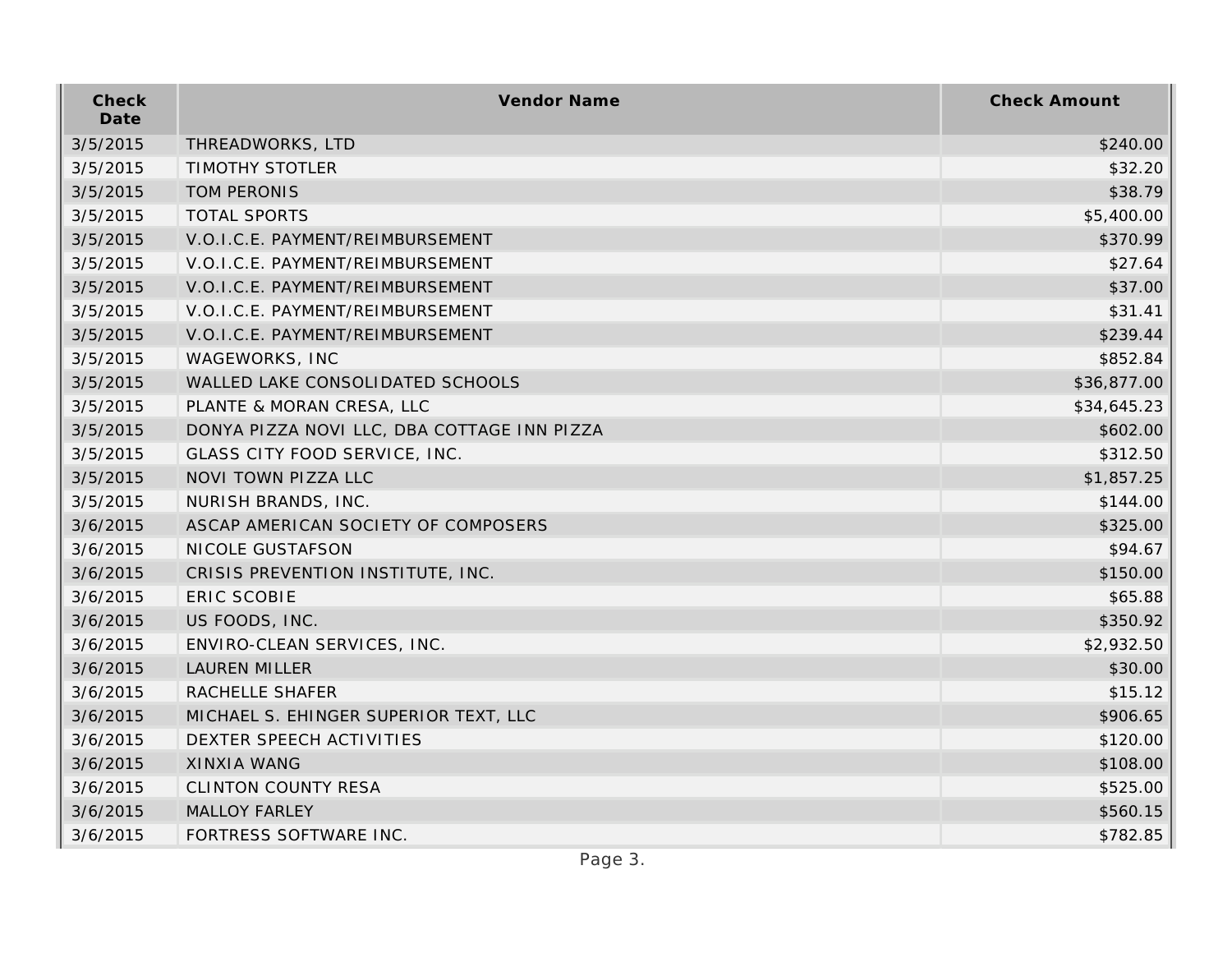| Check<br>Date | Vendor Name                                                           | <b>Check Amount</b> |
|---------------|-----------------------------------------------------------------------|---------------------|
| 3/6/2015      | HARTLAND QUIZ BOWL                                                    | \$240.00            |
| 3/6/2015      | <b>JS FRY CONSULTING</b>                                              | \$3,825.92          |
| 3/6/2015      | LIVONIA PUBLIC SCHOOLS                                                | \$682.00            |
| 3/6/2015      | MICHIGAN INTERSCHOLASTIC FORENSIC ASSOC. MIFA                         | \$125.00            |
| 3/6/2015      | NEW HORIZONS REHABILITATION SERVICES, INC.                            | \$1,140.00          |
| 3/6/2015      | NOVI HIGH SCHOOL BAND BOOSTERS                                        | \$2,535.00          |
| 3/6/2015      | THREADWORKS, LTD                                                      | \$247.00            |
| 3/6/2015      | <b>DEB LAYA</b>                                                       | \$103.98            |
| 3/6/2015      | <b>MARCI ABEL</b>                                                     | \$375.84            |
| 3/6/2015      | <b>KATHLEEN ADER</b>                                                  | \$44.77             |
| 3/6/2015      | <b>BARBARA HILL CLIFT</b>                                             | \$55.00             |
| 3/6/2015      | CAROL DIGLIO                                                          | \$343.35            |
| 3/6/2015      | <b>HEATHER MCKAIG</b>                                                 | \$655.39            |
| 3/6/2015      | <b>DIANA STOTLER</b>                                                  | \$73.38             |
| 3/6/2015      | <b>JACQUELINE UKROP</b>                                               | \$48.30             |
| 3/6/2015      | SE REIMBURSEMENT/REFUND                                               | \$874.74            |
| 3/6/2015      | HIGH SCHOOL REIMBURSEMENTS/REFUNDS                                    | \$250.00            |
| 3/6/2015      | HIGH SCHOOL REIMBURSEMENTS/REFUNDS                                    | \$154.00            |
| 3/6/2015      | HIGH SCHOOL REIMBURSEMENTS/REFUNDS                                    | \$250.00            |
| 3/6/2015      | HIGH SCHOOL REIMBURSEMENTS/REFUNDS                                    | \$250.00            |
| 3/6/2015      | HIGH SCHOOL REIMBURSEMENTS/REFUNDS                                    | \$50.00             |
| 3/6/2015      | ORCHARD HILLS PTO PAYMENT/REIMBURSEMENT                               | \$216.17            |
| 3/10/2015     | <b>MEFSA</b>                                                          | \$126.20            |
| 3/10/2015     | MISDU MICHIGAN STATE DISBURSEMENT                                     | \$2,015.46          |
| 3/10/2015     | PHEAA PENNSYLVANIA HIGHER EDUCATION ASSISTANCE AGENCY                 | \$93.83             |
| 3/10/2015     | U.S. DEPARTMENT OF EDUCATION STUDENT FINANCIAL ASSISTANCE/COLLECTIONS | \$447.89            |
| 3/12/2015     | THRUN LAW FIRM, P.C.                                                  | \$360.00            |
| 3/12/2015     | ARIELLE NICOLE BEAR BLOOM                                             | \$700.64            |
| 3/12/2015     | ARLENE GUNSBERG                                                       | \$120.00            |
| 3/12/2015     | BRENT OR JAIME JOHNSON                                                | \$469.20            |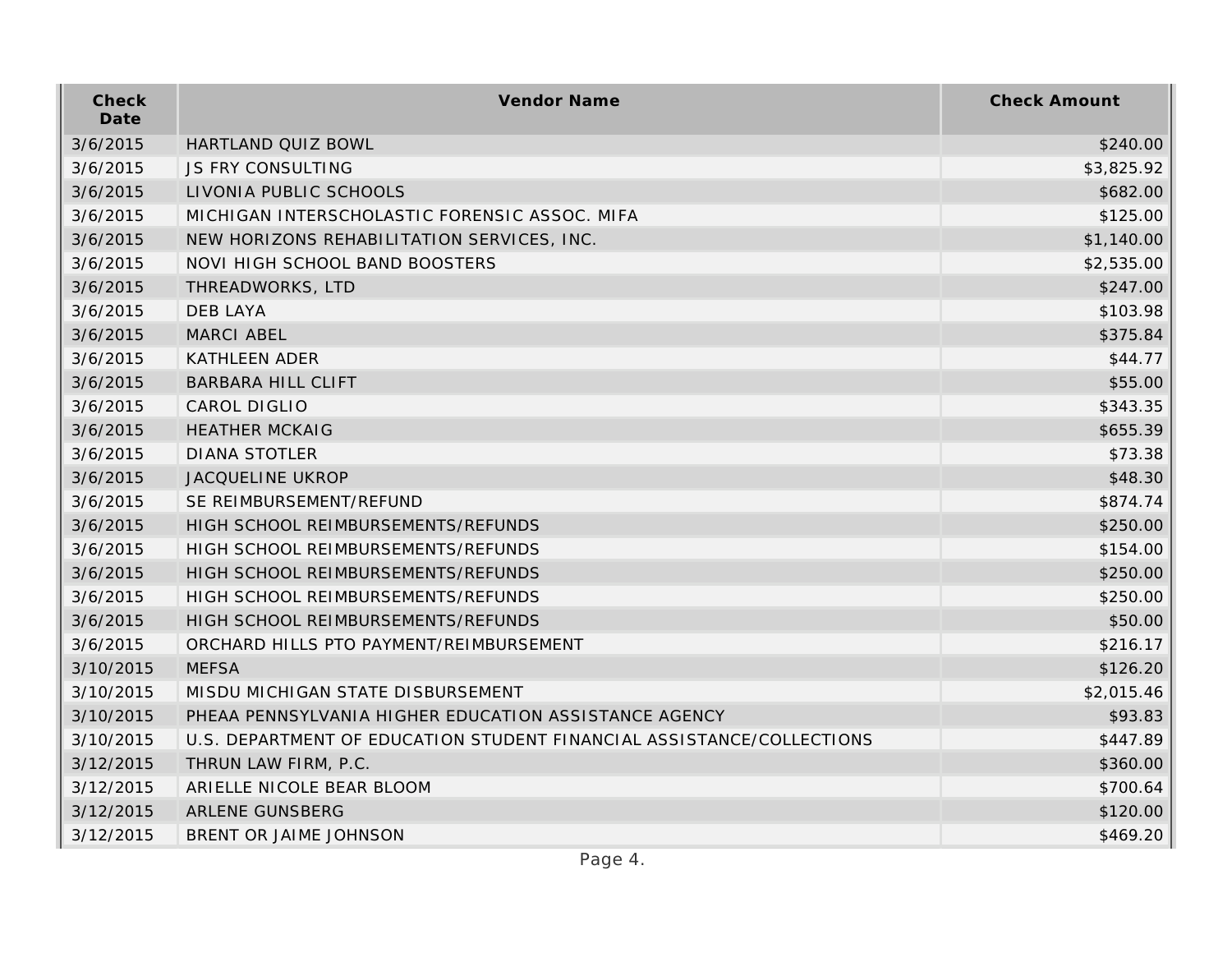| Check<br>Date | Vendor Name                                                     | <b>Check Amount</b> |
|---------------|-----------------------------------------------------------------|---------------------|
| 3/12/2015     | DTE ENERGY                                                      | \$7,654.55          |
| 3/12/2015     | DUNCAN DISPOSAL SYSTEMS INC.                                    | \$50.00             |
| 3/12/2015     | ENVIRO-CLEAN SERVICES, INC.                                     | \$3,427.54          |
| 3/12/2015     | EXELON CORPORATION CONSTELLATION NEW ENERGY - GAS DIVISION, LLC | \$0.00              |
| 3/12/2015     | EXELON CORPORATION CONSTELLATION NEW ENERGY - GAS DIVISION, LLC | \$66,550.85         |
| 3/12/2015     | FLINN SCIENTIFIC                                                | \$625.58            |
| 3/12/2015     | <b>JESSICA PAIGE STCHUR</b>                                     | \$720.00            |
| 3/12/2015     | KIMBERLY LAMMERS                                                | \$1,200.00          |
| 3/12/2015     | MARSHALL MUSIC                                                  | \$271.65            |
| 3/12/2015     | RELIABLE DELIVERY LOGISTICS, INC.                               | \$1,140.75          |
| 3/12/2015     | ROSIE M. CHAPMAN                                                | \$220.00            |
| 3/12/2015     | SBSI SOFTWARE INC.                                              | \$1,043.20          |
| 3/12/2015     | SCHOOL FIX DECKER EQUIPMENT                                     | \$1,323.49          |
| 3/12/2015     | SCHOOLCRAFT COLLEGE                                             | \$9,409.00          |
| 3/12/2015     | TALKING POINT SPEECH THERAPY, LLC                               | \$750.00            |
| 3/12/2015     | THRUN LAW FIRM, P.C.                                            | \$11,740.40         |
| 3/12/2015     | V.O.I.C.E. PAYMENT/REIMBURSEMENT                                | \$83.51             |
| 3/12/2015     | <b>XPEDX</b>                                                    | \$5,130.00          |
| 3/16/2015     | ACE TRANSPORTATION INC.                                         | \$1,260.00          |
| 3/16/2015     | ANCHOR BAY HIGH SCHOOL                                          | \$325.00            |
| 3/16/2015     | ANN ARBOR SKYLINE H.S.                                          | \$75.00             |
| 3/16/2015     | BELLE TIRE DISTRIBUTORS                                         | \$62.50             |
| 3/16/2015     | <b>BEN FISHER</b>                                               | \$809.60            |
| 3/16/2015     | BLUE LAKES CHARTERS & TOURS                                     | \$6,320.00          |
| 3/16/2015     | <b>BOCO ENTERPRISES INC.</b>                                    | \$965.44            |
| 3/16/2015     | CARMEN M. JAROSLAWSKI                                           | \$145.31            |
| 3/16/2015     | CAROLINA BIOLOGICAL SUPPLY CO.                                  | \$52.86             |
| 3/16/2015     | CARRIE MCDONALD                                                 | \$24.24             |
| 3/16/2015     | CINTAS CORPORATION #31                                          | \$243.45            |
| 3/16/2015     | CR HILL COMPANY INC.                                            | \$398.35            |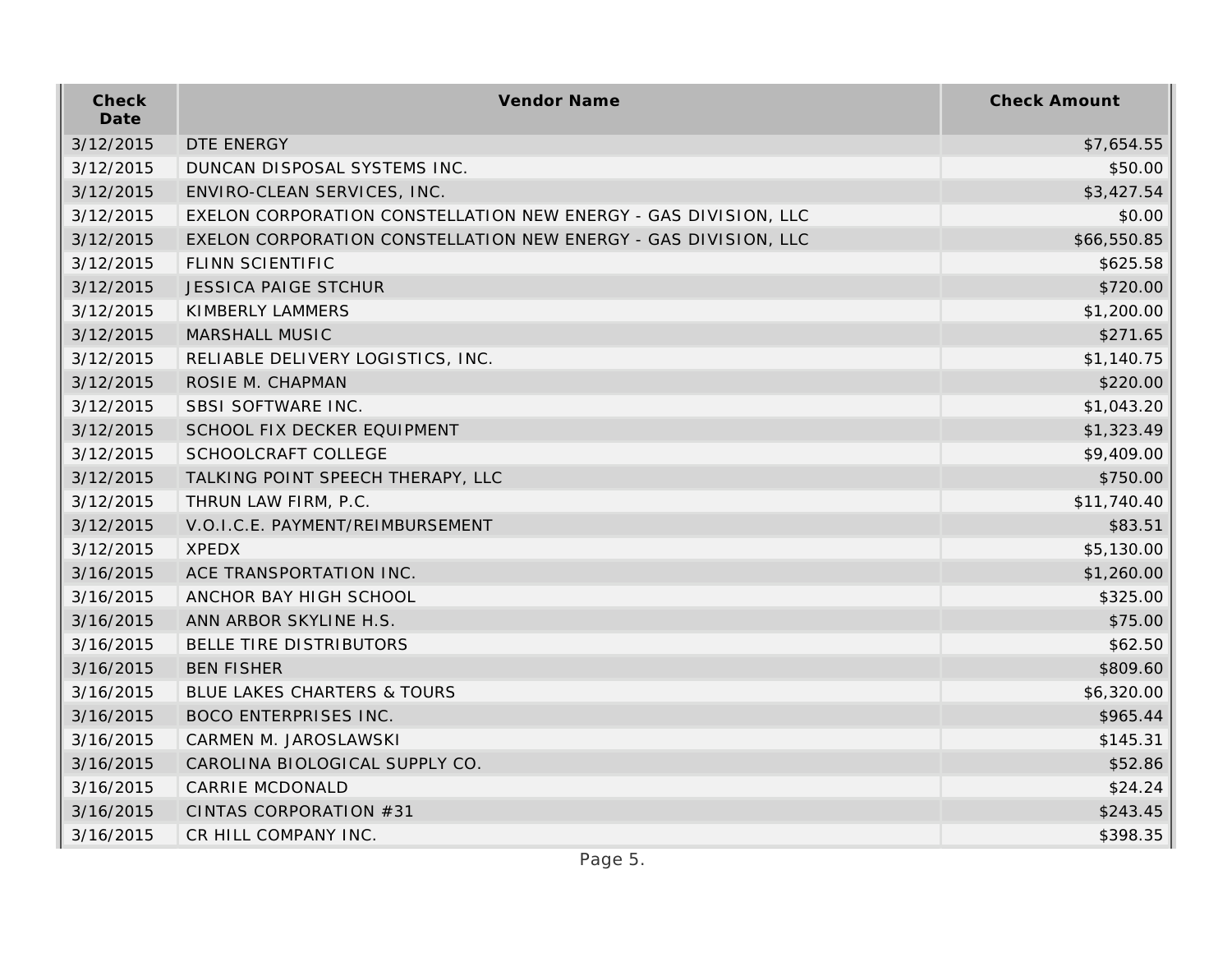| Check<br>Date | Vendor Name                                                | <b>Check Amount</b> |
|---------------|------------------------------------------------------------|---------------------|
| 3/16/2015     | <b>DIANA STOTLER</b>                                       | \$54.23             |
| 3/16/2015     | <b>DONNA MALOTT</b>                                        | \$78.00             |
| 3/16/2015     | <b>EMILY PARKER POHLONSKI</b>                              | \$113.54            |
| 3/16/2015     | FEDERATED PUBLICATIONS INC. DBA MICHIGAN.COM               | \$550.20            |
| 3/16/2015     | FLEETPRIDE, INC.                                           | \$209.50            |
| 3/16/2015     | <b>GIRLS EMPOWERED</b>                                     | \$300.00            |
| 3/16/2015     | GREAT LAKES MOTORCOACH INC.                                | \$324.00            |
| 3/16/2015     | HIGH SCHOOL REIMBURSEMENTS/REFUNDS                         | \$18.16             |
| 3/16/2015     | HIGH SCHOOL REIMBURSEMENTS/REFUNDS                         | \$74.52             |
| 3/16/2015     | HOEKSTRA TRANSPORTATION, INC.                              | \$114.14            |
| 3/16/2015     | <b>HOLLAND BUS COMPANY</b>                                 | \$976.84            |
| 3/16/2015     | <b>ILONA RUGG</b>                                          | \$206.48            |
| 3/16/2015     | INTEGRITY TESTING & SAFETY ADMINISTRATORS, INC.            | \$305.00            |
| 3/16/2015     | KEFORD NOVI TOWING INC.                                    | \$190.00            |
| 3/16/2015     | LAKE ORION ATTN: ATHLETICS                                 | \$480.00            |
| 3/16/2015     | LAWSON PRODUCTS INC.                                       | \$168.16            |
| 3/16/2015     | LYON OAKS GOLF CLUB                                        | \$1,523.20          |
| 3/16/2015     | MAGIC CARPET THEATER INC.                                  | \$325.00            |
| 3/16/2015     | <b>MARIANNE KING</b>                                       | \$36.55             |
| 3/16/2015     | MARK ANDREW VELLUCCI                                       | \$998.84            |
| 3/16/2015     | MATHESON TRI-GAS, INC.                                     | \$210.85            |
| 3/16/2015     | MHSAA MICHIGAN H.S. ATHLETIC ASSOC.                        | \$3,891.30          |
| 3/16/2015     | MICHIGAN DEPT OF ENVIRONMENTAL QUALITY - STATE OF MICHIGAN | \$30.00             |
| 3/16/2015     | MICHIGAN SPEECH COACHES, INC.                              | \$674.00            |
| 3/16/2015     | NICHOLAS LETARTE                                           | \$185.00            |
| 3/16/2015     | NICOLE GUSTAFSON                                           | \$81.14             |
| 3/16/2015     | NORTHEAST HOCKEY REFEREES ASSOCIATION                      | \$150.00            |
| 3/16/2015     | PLYMOUTH LACROSSE ATHLETIC ASSOCIATION                     | \$550.00            |
| 3/16/2015     | PROVIDENCE OCCUPATIONAL HEALTH PARTNERS                    | \$67.00             |
| 3/16/2015     | RICOH USA, INC.                                            | \$23.27             |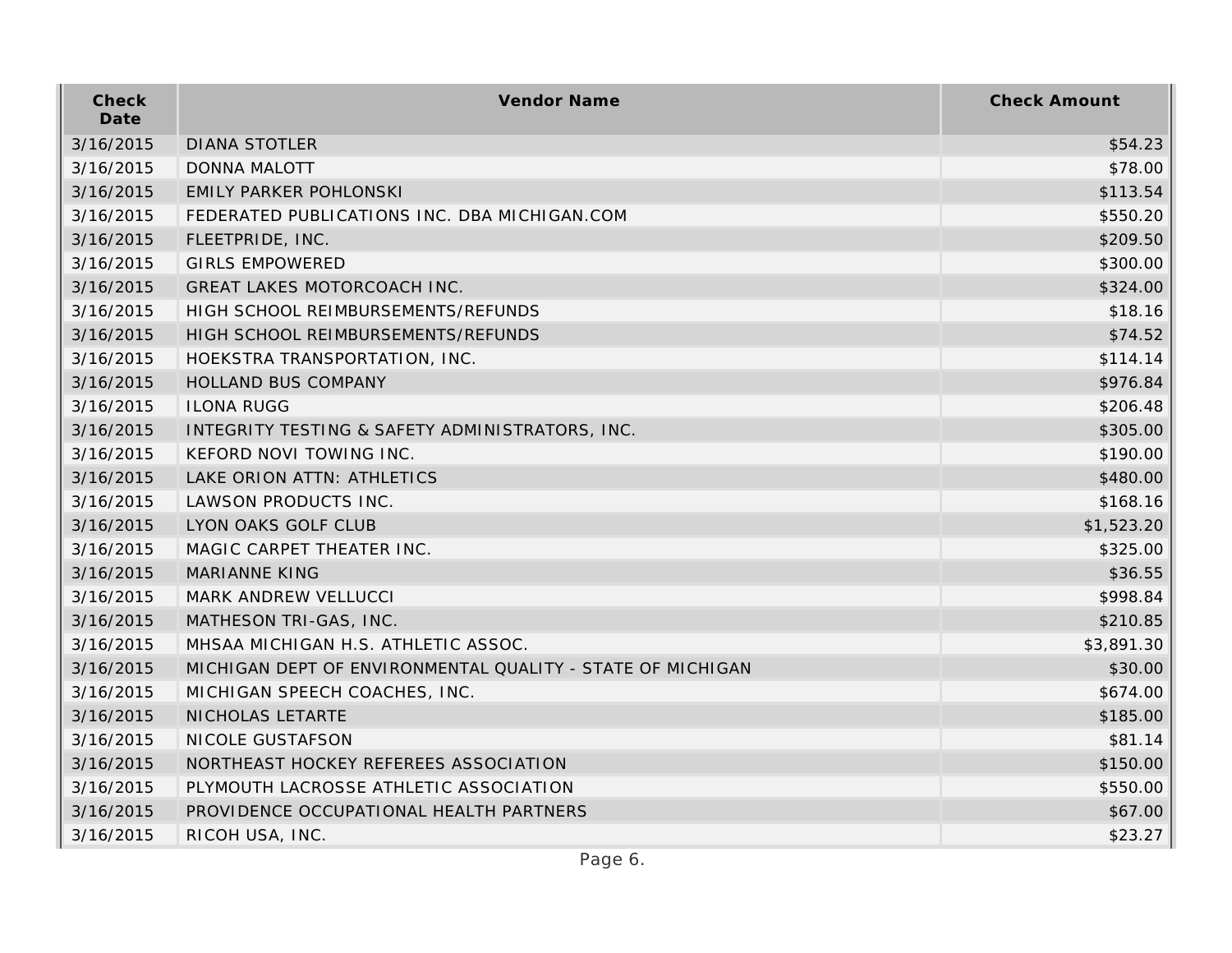| Check<br>Date | Vendor Name                                 | <b>Check Amount</b> |
|---------------|---------------------------------------------|---------------------|
| 3/16/2015     | ROBOTICS REIMBURSEMENT                      | \$63.57             |
| 3/16/2015     | ROBOTICS REIMBURSEMENT                      | \$181.66            |
| 3/16/2015     | ROBOTICS REIMBURSEMENT                      | \$66.41             |
| 3/16/2015     | ROBOTICS REIMBURSEMENT                      | \$163.24            |
| 3/16/2015     | SHEILA MCDONNELL                            | \$88.92             |
| 3/16/2015     | <b>TERRY GARCIA</b>                         | \$70.34             |
| 3/16/2015     | TRI-COUNTY INTERNATIONAL TRUCKS, INC.       | \$89.70             |
| 3/16/2015     | UNITY SCHOOL BUS PARTS                      | \$325.16            |
| 3/16/2015     | V.O.I.C.E. PAYMENT/REIMBURSEMENT            | \$188.27            |
| 3/16/2015     | WATERFORD KETTERING HIGH SCHOOL             | \$350.00            |
| 3/16/2015     | WHITMORE LAKE HIGH SCHOOL                   | \$250.00            |
| 3/16/2015     | DONYA PIZZA NOVI LLC, DBA COTTAGE INN PIZZA | \$712.00            |
| 3/16/2015     | FOOD SERVICE REFUND/REIMB.                  | \$16.25             |
| 3/16/2015     | MICHIGAN ELECTRO FREEZE INC.                | \$48.71             |
| 3/16/2015     | NOVI TOWN PIZZA LLC                         | \$1,960.75          |
| 3/16/2015     | SHIRLEY JANKE                               | \$232.12            |
| 3/19/2015     | PLANTE & MORAN CRESA, LLC                   | \$17,458.17         |
| 3/19/2015     | TRAFFIC & SAFETY CONTROL SYSTEMS, INC.      | \$7,638.00          |
| 3/19/2015     | ADN ADMINISTRATORS, INC.                    | \$3,770.10          |
| 3/19/2015     | AT&T                                        | \$1,747.01          |
| 3/19/2015     | AT&T                                        | \$62.82             |
| 3/19/2015     | <b>AT&amp;T LONG DISTANCE</b>               | \$292.88            |
| 3/19/2015     | ATHLETIC REIMBURSEMENTS/REFUNDS             | \$144.61            |
| 3/19/2015     | ATHLETIC REIMBURSEMENTS/REFUNDS             | \$200.00            |
| 3/19/2015     | <b>BARBARA MCDOUGALL</b>                    | \$24.76             |
| 3/19/2015     | <b>BRENT POHLONSKI</b>                      | \$95.00             |
| 3/19/2015     | <b>BUILDING BRIDGES THERAPY CENTER</b>      | \$1,152.00          |
| 3/19/2015     | <b>CAITLIN HENRY</b>                        | \$82.55             |
| 3/19/2015     | CHARLES M. KAZALEH                          | \$630.00            |
| 3/19/2015     | CITY OF NOVI WATER & SEWER DEPARTMENT       | \$0.00              |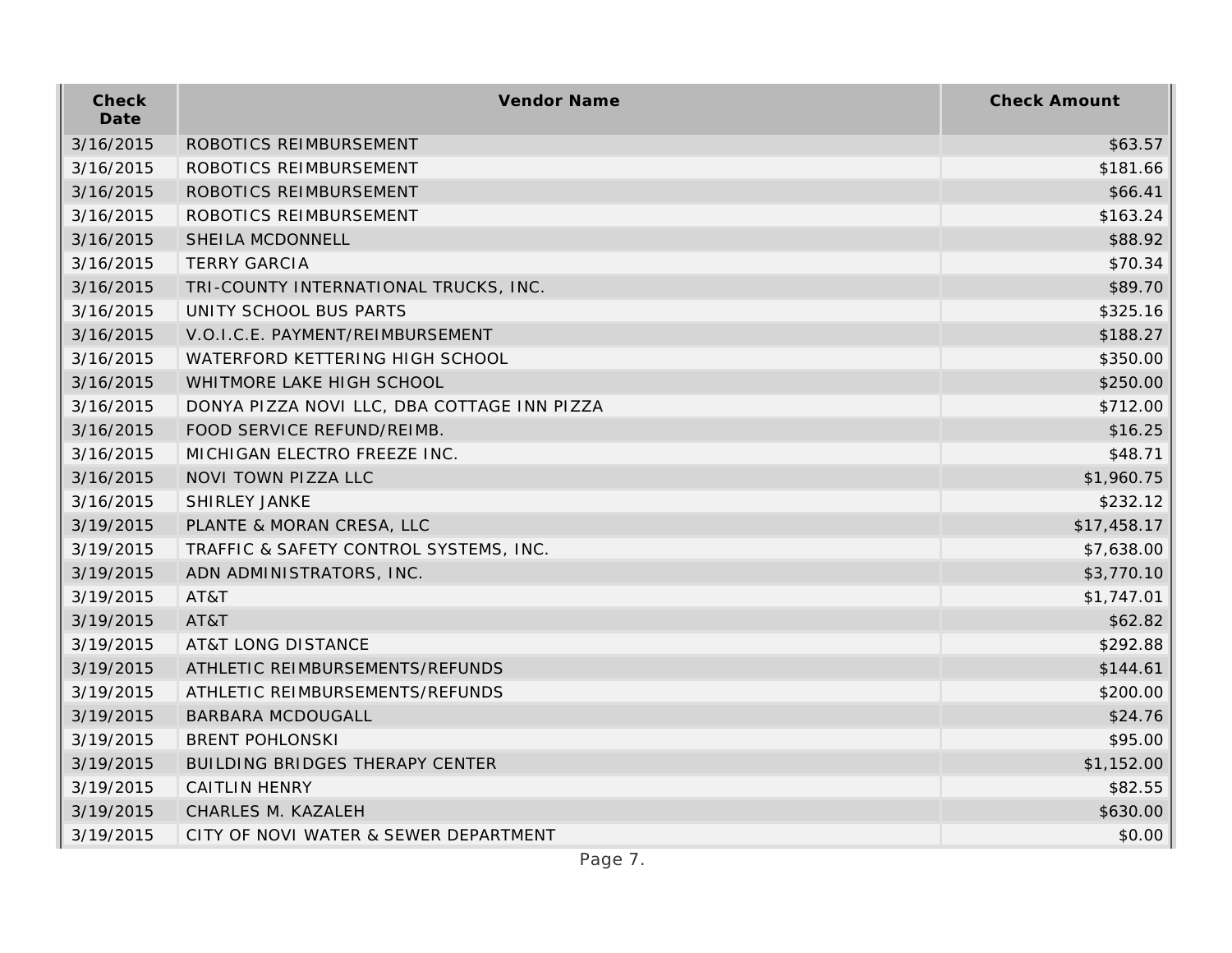| Check<br>Date | Vendor Name                                                   | <b>Check Amount</b> |
|---------------|---------------------------------------------------------------|---------------------|
| 3/19/2015     | CITY OF NOVI WATER & SEWER DEPARTMENT                         | \$8,954.03          |
| 3/19/2015     | COMPASS GROUP USA, INC. CHARTWELLS DINING SERVICES            | \$0.00              |
| 3/19/2015     | COMPASS GROUP USA, INC. CHARTWELLS DINING SERVICES            | \$69,556.01         |
| 3/19/2015     | <b>DALE ROGERS</b>                                            | \$479.03            |
| 3/19/2015     | <b>DEBRA ANN HARRIS</b>                                       | \$129.95            |
| 3/19/2015     | DENISE BRENNAN-NELSON                                         | \$1,000.00          |
| 3/19/2015     | DETROIT SCIENCE FOR KIDS, INC. DBA/ MAD SCIENCE OF DETROIT    | \$3,091.00          |
| 3/19/2015     | DIRECT ENERGY BUSINESS, INC.                                  | \$0.00              |
| 3/19/2015     | DIRECT ENERGY BUSINESS, INC.                                  | \$51,886.65         |
| 3/19/2015     | EASTERN MICHIGAN UNIVERSITY                                   | \$610.00            |
| 3/19/2015     | ELIZABETH SZKRYBALO                                           | \$118.00            |
| 3/19/2015     | <b>EMILY COLLETTI</b>                                         | \$40.00             |
| 3/19/2015     | <b>ERIN DAMON</b>                                             | \$73.31             |
| 3/19/2015     | ETSUKO MARIA ROY BABA LANGUAGE SERVICES                       | \$125.00            |
| 3/19/2015     | FEDEX ACCT ***378 or ACCT ***353                              | \$505.16            |
| 3/19/2015     | <b>GICENTROY HENRY</b>                                        | \$68.27             |
| 3/19/2015     | <b>HEINEMANN</b>                                              | \$1,821.60          |
| 3/19/2015     | HIGH SCHOOL REIMBURSEMENTS/REFUNDS                            | \$250.00            |
| 3/19/2015     | HIGH SCHOOL REIMBURSEMENTS/REFUNDS                            | \$250.00            |
| 3/19/2015     | HIGH SCHOOL REIMBURSEMENTS/REFUNDS                            | \$250.00            |
| 3/19/2015     | JOAQUIN FRIAS SPANISH INTERNATIONAL, LLC                      | \$480.00            |
| 3/19/2015     | JOHN MCCRACKEN PIANO SERVICE                                  | \$130.00            |
| 3/19/2015     | <b>JUDITH SIMA</b>                                            | \$400.00            |
| 3/19/2015     | <b>JUDY SAUER</b>                                             | \$281.87            |
| 3/19/2015     | <b>JULIE BENNETT</b>                                          | \$350.00            |
| 3/19/2015     | <b>KAREN MENDOZA</b>                                          | \$299.33            |
| 3/19/2015     | <b>LARRY SCAVO</b>                                            | \$242.26            |
| 3/19/2015     | LIFE INSURANCE COMPANY OF NORTH AMERICA CIGNA GROUP INSURANCE | \$19,916.60         |
| 3/19/2015     | <b>LISA ERICKSON</b>                                          | \$25.97             |
| 3/19/2015     | LIVONIA PUBLIC SCHOOLS                                        | \$210.00            |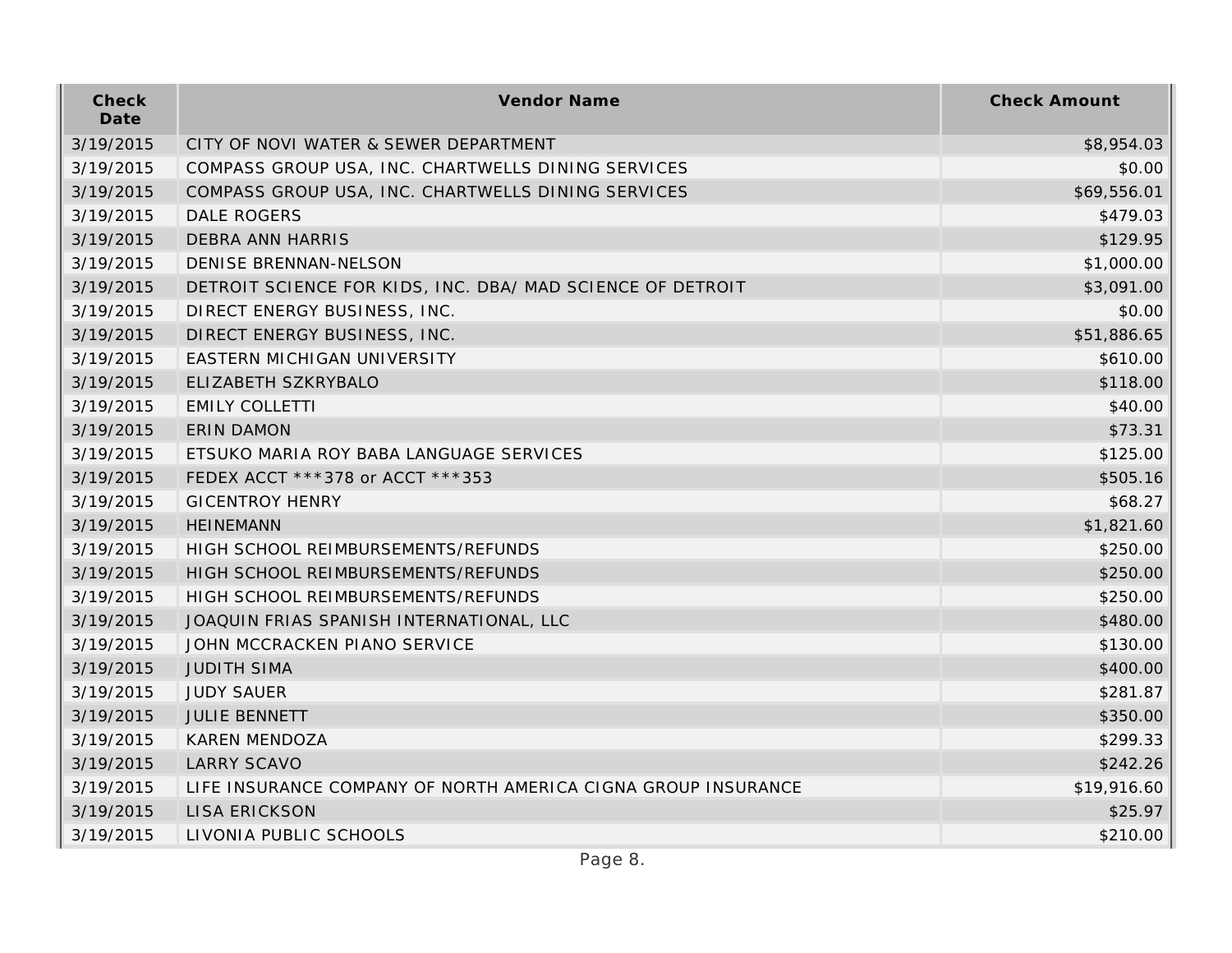| Check<br>Date | <b>Vendor Name</b>                               | <b>Check Amount</b> |
|---------------|--------------------------------------------------|---------------------|
| 3/19/2015     | <b>MATTHEW BURRY</b>                             | \$72.25             |
| 3/19/2015     | MCMASTER-CARR SUPPLY COMPANY                     | \$357.98            |
| 3/19/2015     | MERCY HIGH SCHOOL ATHLETICS                      | \$250.00            |
| 3/19/2015     | MESSA MICHIGAN EDUCATION SPECIAL SERVICES ASSOC. | \$557,166.06        |
| 3/19/2015     | <b>MICHELE FERGUSON</b>                          | \$50.98             |
| 3/19/2015     | MICHELLE EVANS                                   | \$78.15             |
| 3/19/2015     | MICHIGAN COMPETING BAND ASSOCIATION              | \$150.00            |
| 3/19/2015     | MICHIGAN STATE UNIVERSITY                        | \$300.00            |
| 3/19/2015     | NETECH CORP.                                     | \$310.00            |
| 3/19/2015     | NICOLE GUSTAFSON                                 | \$7.53              |
| 3/19/2015     | ORCHARD HILLS PTO PAYMENT/REIMBURSEMENT          | \$234.63            |
| 3/19/2015     | ORCHARD HILLS PTO PAYMENT/REIMBURSEMENT          | \$500.00            |
| 3/19/2015     | <b>PAM STARR</b>                                 | \$265.05            |
| 3/19/2015     | PARKVIEW PTO PAYMENT/REIMBURSEMENT               | \$100.00            |
| 3/19/2015     | PARKVIEW PTO PAYMENT/REIMBURSEMENT               | \$200.00            |
| 3/19/2015     | PARKVIEW PTO PAYMENT/REIMBURSEMENT               | \$298.00            |
| 3/19/2015     | PARKVIEW PTO PAYMENT/REIMBURSEMENT               | \$194.40            |
| 3/19/2015     | PARKVIEW PTO PAYMENT/REIMBURSEMENT               | \$800.00            |
| 3/19/2015     | PARKVIEW PTO PAYMENT/REIMBURSEMENT               | \$200.00            |
| 3/19/2015     | PARKVIEW PTO PAYMENT/REIMBURSEMENT               | \$95.31             |
| 3/19/2015     | PARKVIEW PTO PAYMENT/REIMBURSEMENT               | \$96.27             |
| 3/19/2015     | PARKVIEW PTO PAYMENT/REIMBURSEMENT               | \$100.00            |
| 3/19/2015     | PARKVIEW PTO PAYMENT/REIMBURSEMENT               | \$243.24            |
| 3/19/2015     | PARKVIEW PTO PAYMENT/REIMBURSEMENT               | \$97.24             |
| 3/19/2015     | PARKVIEW PTO PAYMENT/REIMBURSEMENT               | \$201.72            |
| 3/19/2015     | PARKVIEW PTO PAYMENT/REIMBURSEMENT               | \$100.91            |
| 3/19/2015     | PARKVIEW PTO PAYMENT/REIMBURSEMENT               | \$100.00            |
| 3/19/2015     | PARKVIEW PTO PAYMENT/REIMBURSEMENT               | \$101.43            |
| 3/19/2015     | PARKVIEW PTO PAYMENT/REIMBURSEMENT               | \$63.29             |
| 3/19/2015     | PARKVIEW PTO PAYMENT/REIMBURSEMENT               | \$101.75            |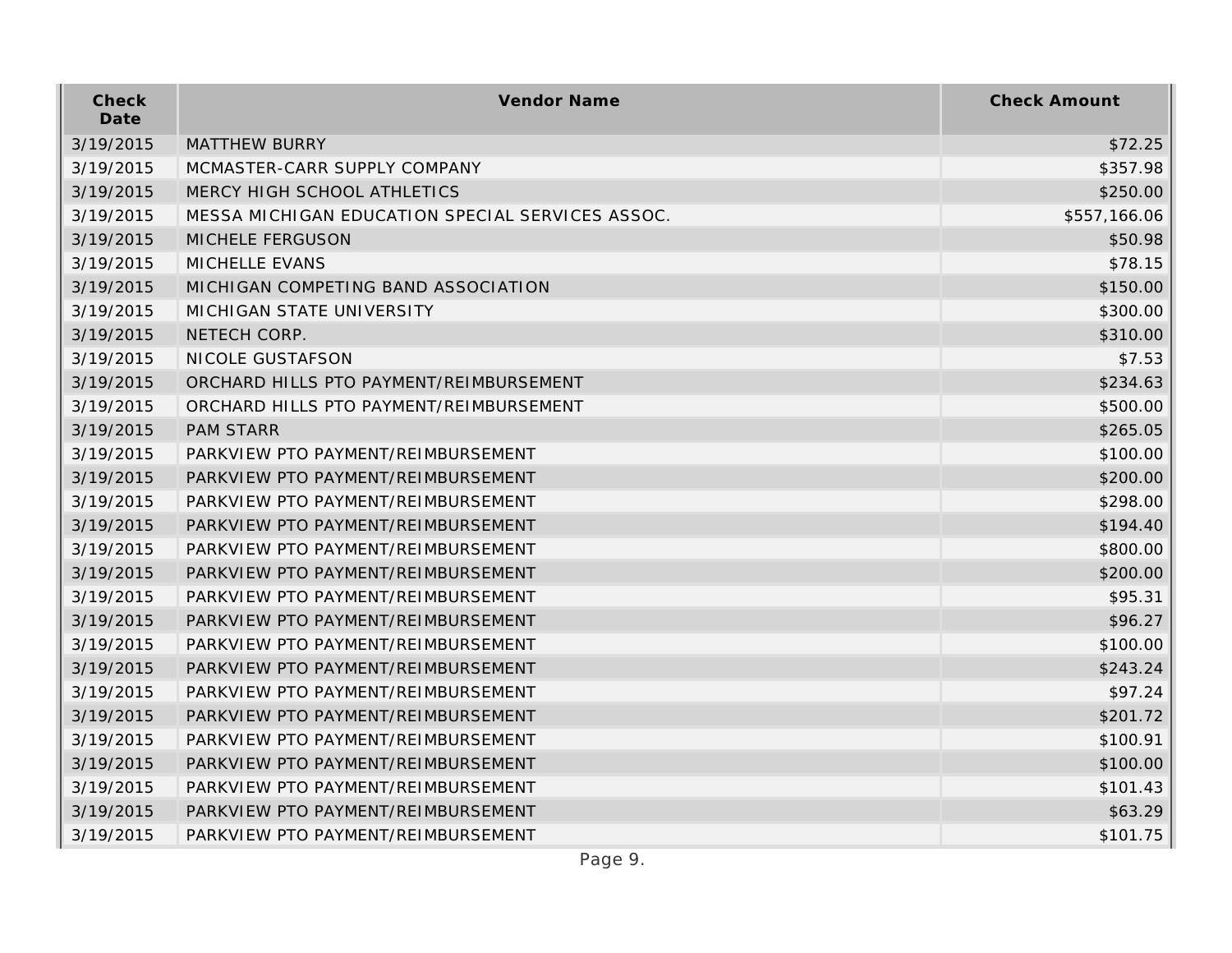| Check<br>Date | Vendor Name                                                     | <b>Check Amount</b> |
|---------------|-----------------------------------------------------------------|---------------------|
| 3/19/2015     | PARKVIEW PTO PAYMENT/REIMBURSEMENT                              | \$103.40            |
| 3/19/2015     | PARKVIEW PTO PAYMENT/REIMBURSEMENT                              | \$300.00            |
| 3/19/2015     | PARKVIEW PTO PAYMENT/REIMBURSEMENT                              | \$101.84            |
| 3/19/2015     | PARKVIEW REIMB/REFUND                                           | \$500.00            |
| 3/19/2015     | PARKVIEW REIMB/REFUND                                           | \$93.87             |
| 3/19/2015     | PARKVIEW REIMB/REFUND                                           | \$100.00            |
| 3/19/2015     | PARKVIEW REIMB/REFUND                                           | \$70.92             |
| 3/19/2015     | PARKVIEW REIMB/REFUND                                           | \$97.69             |
| 3/19/2015     | <b>READ NATURALLY</b>                                           | \$599.00            |
| 3/19/2015     | ROBERT S. COOLMAN                                               | \$79.00             |
| 3/19/2015     | SAFEWAY SHREDDING LLC                                           | \$60.00             |
| 3/19/2015     | SHEILA HOLLY                                                    | \$269.77            |
| 3/19/2015     | <b>STEPHANIE FORD</b>                                           | \$301.49            |
| 3/19/2015     | THE IDENTITY SOURCE, INC.                                       | \$327.99            |
| 3/19/2015     | THREADWORKS, LTD                                                | \$1,503.50          |
| 3/19/2015     | <b>TIMOTHY STOTLER</b>                                          | \$93.73             |
| 3/19/2015     | TIMOTHY TURGYAN                                                 | \$58.00             |
| 3/19/2015     | UNIVERSITY OF MICHIGAN - DEARBORN                               | \$90.00             |
| 3/19/2015     | <b>VESCO OIL CORPORATION</b>                                    | \$240.00            |
| 3/19/2015     | VEX ROBOTICS, INC.                                              | \$432.80            |
| 3/19/2015     | VINTAGE BOOK CO. TEXTBOOK WAREHOUSE, LLC                        | \$248.85            |
| 3/19/2015     | WALLED LAKE CONSOLIDATED SCHOOLS                                | \$153.00            |
| 3/19/2015     | <b>WAYNE RESA</b>                                               | \$12.79             |
| 3/20/2015     | DONYA PIZZA NOVI LLC, DBA COTTAGE INN PIZZA                     | \$588.00            |
| 3/20/2015     | GLASS CITY FOOD SERVICE, INC.                                   | \$251.50            |
| 3/20/2015     | KHIN HTWE                                                       | \$2,425.00          |
| 3/20/2015     | LORI HEICHER                                                    | \$134.00            |
| 3/20/2015     | MARGARET WEINERT                                                | \$156.00            |
| 3/20/2015     | NOVI TOWN PIZZA LLC                                             | \$931.50            |
| 3/20/2015     | EXELON CORPORATION CONSTELLATION NEW ENERGY - GAS DIVISION, LLC | \$0.00              |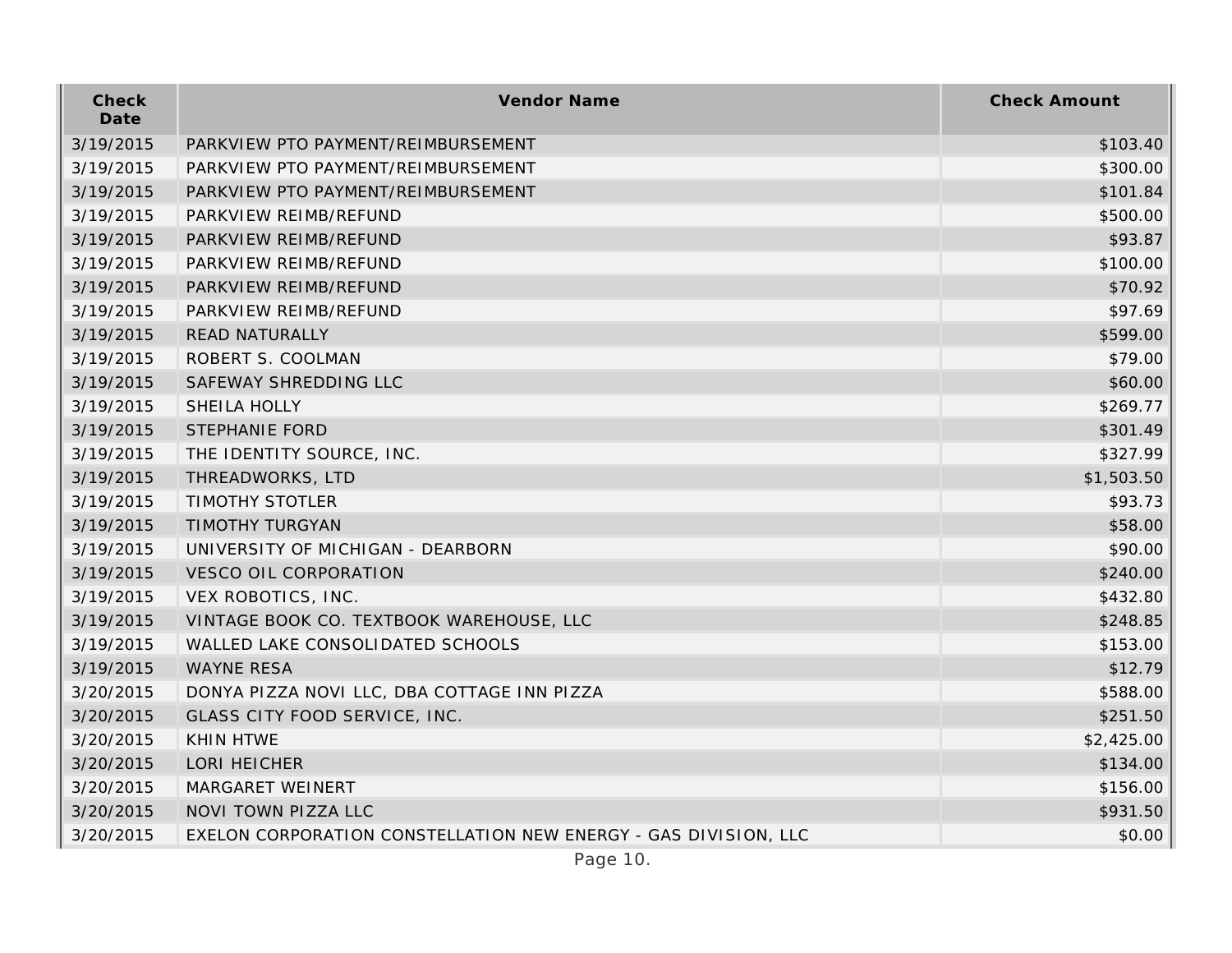| Check<br>Date | Vendor Name                                                                                      | <b>Check Amount</b> |
|---------------|--------------------------------------------------------------------------------------------------|---------------------|
| 3/20/2015     | EXELON CORPORATION CONSTELLATION NEW ENERGY - GAS DIVISION, LLC                                  | \$73,620.31         |
| 3/20/2015     | PITNEY BOWES PURCHASE POWER                                                                      | \$3,000.00          |
| 3/24/2015     | <b>ANN HANSEN</b>                                                                                | \$191.07            |
| 3/24/2015     | <b>DAVID BELANGER</b>                                                                            | \$85.95             |
| 3/24/2015     | <b>DIANE BACK</b>                                                                                | \$3,138.89          |
| 3/24/2015     | EZSTREAM.COM SCHOLASTIC TOOLS LLC                                                                | \$50.00             |
| 3/24/2015     | <b>JOANNE MALBON</b>                                                                             | \$235.65            |
| 3/24/2015     | LEARNING SCIENCES INTERNATIONAL LLC                                                              | \$9,000.00          |
| 3/24/2015     | PITNEY BOWES GLOBAL FINANCIAL SERVICES LLC                                                       | \$699.00            |
| 3/24/2015     | V.O.I.C.E. PAYMENT/REIMBURSEMENT                                                                 | \$179.73            |
| 3/24/2015     | <b>XPEDX</b>                                                                                     | \$3,078.00          |
| 3/25/2015     | GREAT LAKES HIGHER EDUCATION GUARANTY CORPORATION ADMINISTRATIVE WAGE<br><b>GARNISHMENT UNIT</b> | \$146.78            |
| 3/25/2015     | MISDU MICHIGAN STATE DISBURSEMENT                                                                | \$2,015.46          |
| 3/25/2015     | PHEAA PENNSYLVANIA HIGHER EDUCATION ASSISTANCE AGENCY                                            | \$172.46            |
| 3/25/2015     | U.S. DEPARTMENT OF EDUCATION STUDENT FINANCIAL ASSISTANCE/COLLECTIONS                            | \$435.03            |
| 3/26/2015     | BATTLE CREEK AREA MATH & SCIENCE CENTER                                                          | \$187.95            |
| 3/26/2015     | <b>JOHN BLACHA</b>                                                                               | \$1,010.00          |
| 3/26/2015     | <b>CANTON HIGH SCHOOL</b>                                                                        | \$40.00             |
| 3/26/2015     | LEARNING SCIENCES INTERNATIONAL LLC                                                              | \$4,500.00          |
| 3/26/2015     | <b>TATIANA VUICHARD</b>                                                                          | \$70.15             |
| 3/26/2015     | DON JOHNSTON INCORPORATED                                                                        | \$4,050.00          |
| 3/26/2015     | F.A.R. MANAGEMENT INCORPORATED                                                                   | \$440.00            |
| 3/26/2015     | THE HUNTINGTON NATIONAL BANK ATTN: EA2W10 TRUST FEES LOCKBOX L-3632                              | \$75.00             |
| 3/26/2015     | THOMAS L. JAROS                                                                                  | \$75.00             |
| 3/26/2015     | COMPUWARE SPORTS ARENA, LLC                                                                      | \$1,248.40          |
| 3/26/2015     | SHAILEE PATEL                                                                                    | \$573.90            |
| 3/26/2015     | <b>COLLEEN PONTE</b>                                                                             | \$31.92             |
| 3/26/2015     | MARK ANDREW VELLUCCI                                                                             | \$174.06            |
| 3/26/2015     | ARIELLE NICOLE BEAR BLOOM                                                                        | \$1,111.86          |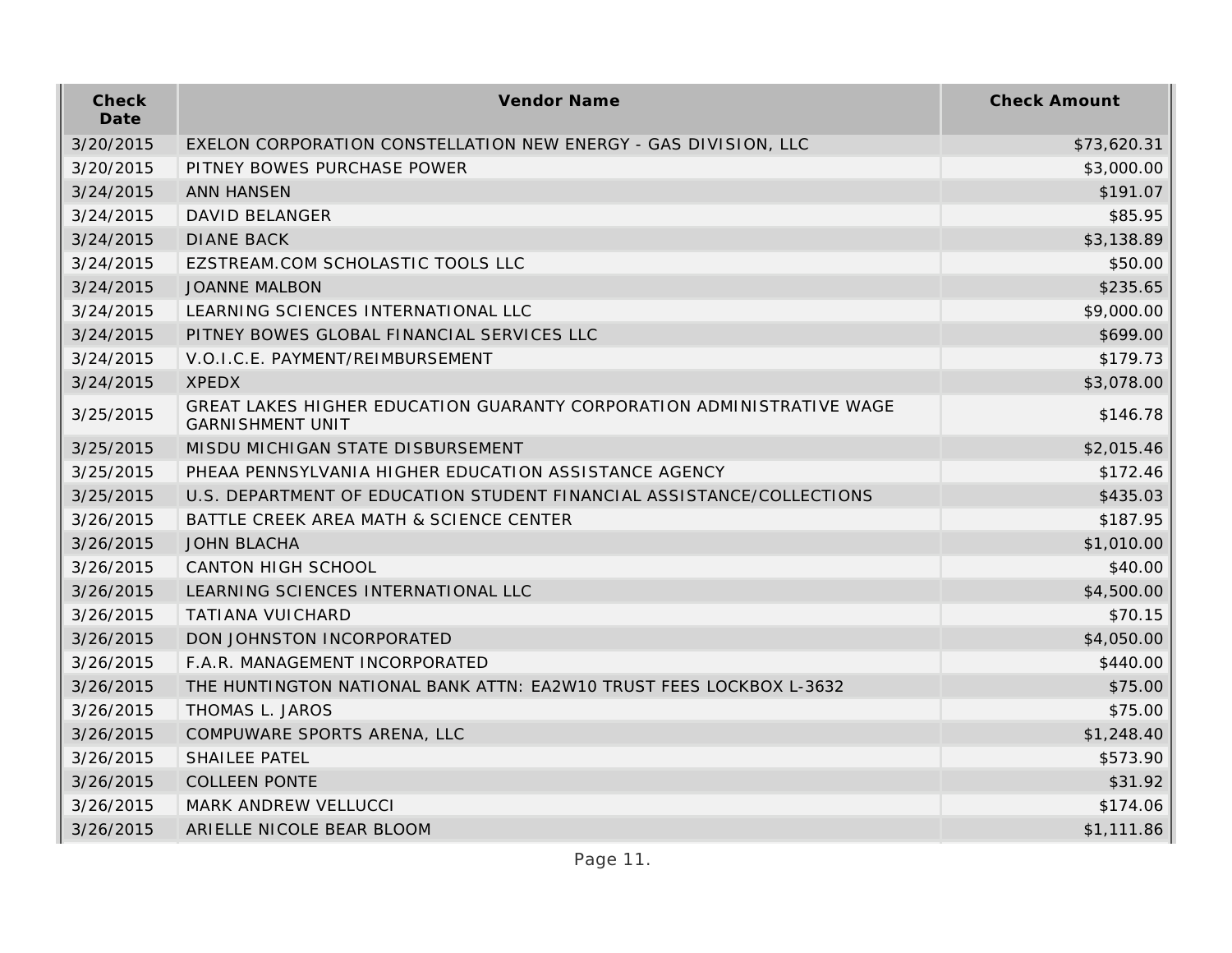| Check<br>Date | Vendor Name                                    | <b>Check Amount</b> |
|---------------|------------------------------------------------|---------------------|
| 3/26/2015     | FOLLETT SCHOOL SOLUTIONS, INC.                 | \$468.70            |
| 3/26/2015     | ETHAN MILES RANGE                              | \$1,000.00          |
| 3/26/2015     | MCMASTER-CARR SUPPLY COMPANY                   | \$79.64             |
| 3/26/2015     | <b>ASHLEIGH BURRY</b>                          | \$36.50             |
| 3/26/2015     | CHARLES STEWART MOTT COMMUNITY COLLEGE         | \$3,256.10          |
| 3/26/2015     | WALK THIS WAY, LLC RONALD BACHMAN              | \$500.00            |
| 3/26/2015     | ETHNIC ARTWORK EA GRAPHICS                     | \$4,535.00          |
| 3/26/2015     | FEDEX ACCT ***378 or ACCT ***353               | \$3.99              |
| 3/26/2015     | METRO ATHLETIC OFFICIALS ASSOCIATION           | \$660.00            |
| 3/26/2015     | NEW HORIZONS REHABILITATION SERVICES, INC.     | \$720.00            |
| 3/26/2015     | NOVI EDUCATIONAL FOUNDATION                    | \$500.00            |
| 3/26/2015     | ROTARY CLUB OF NOVI, MICHIGAN NOVI ROTARY CLUB | \$190.00            |
| 3/26/2015     | SAFEWAY SHREDDING LLC                          | \$60.00             |
| 3/26/2015     | SALINE AREA SCHOOLS                            | \$350.00            |
| 3/26/2015     | SKATETIME SCHOOL PROGRAMS OF INDY              | \$4,855.00          |
| 3/26/2015     | JAMES R. LEWIS                                 | \$2,500.00          |
| 3/26/2015     | PERFECT IMPRESSIONS                            | \$143.90            |
| 3/26/2015     | <b>KRISTIN CORRION</b>                         | \$147.98            |
| 3/26/2015     | <b>AMY KILGORE</b>                             | \$475.00            |
| 3/26/2015     | ATHLETIC REIMBURSEMENTS/REFUNDS                | \$514.78            |
| 3/26/2015     | ATHLETIC REIMBURSEMENTS/REFUNDS                | \$175.00            |
| 3/26/2015     | V.O.I.C.E. PAYMENT/REIMBURSEMENT               | \$153.50            |
| 3/30/2015     | DISTRICT REIMBURSEMENTS/REFUNDS                | \$1,924.00          |
| 3/31/2015     | ABC CAB/AIRTRANS                               | \$5,321.00          |
| 3/31/2015     | ABSOPURE WATER COMPANY DEPT #850560            | \$37.50             |
| 3/31/2015     | <b>AGNES LEE</b>                               | \$99.63             |
| 3/31/2015     | ALL STAR MOTORCOACH, INC.                      | \$4,730.00          |
| 3/31/2015     | <b>AMY KILGORE</b>                             | \$246.88            |
| 3/31/2015     | AT&T                                           | \$2,217.50          |
| 3/31/2015     | <b>AT&amp;T MOBILITY</b>                       | \$911.26            |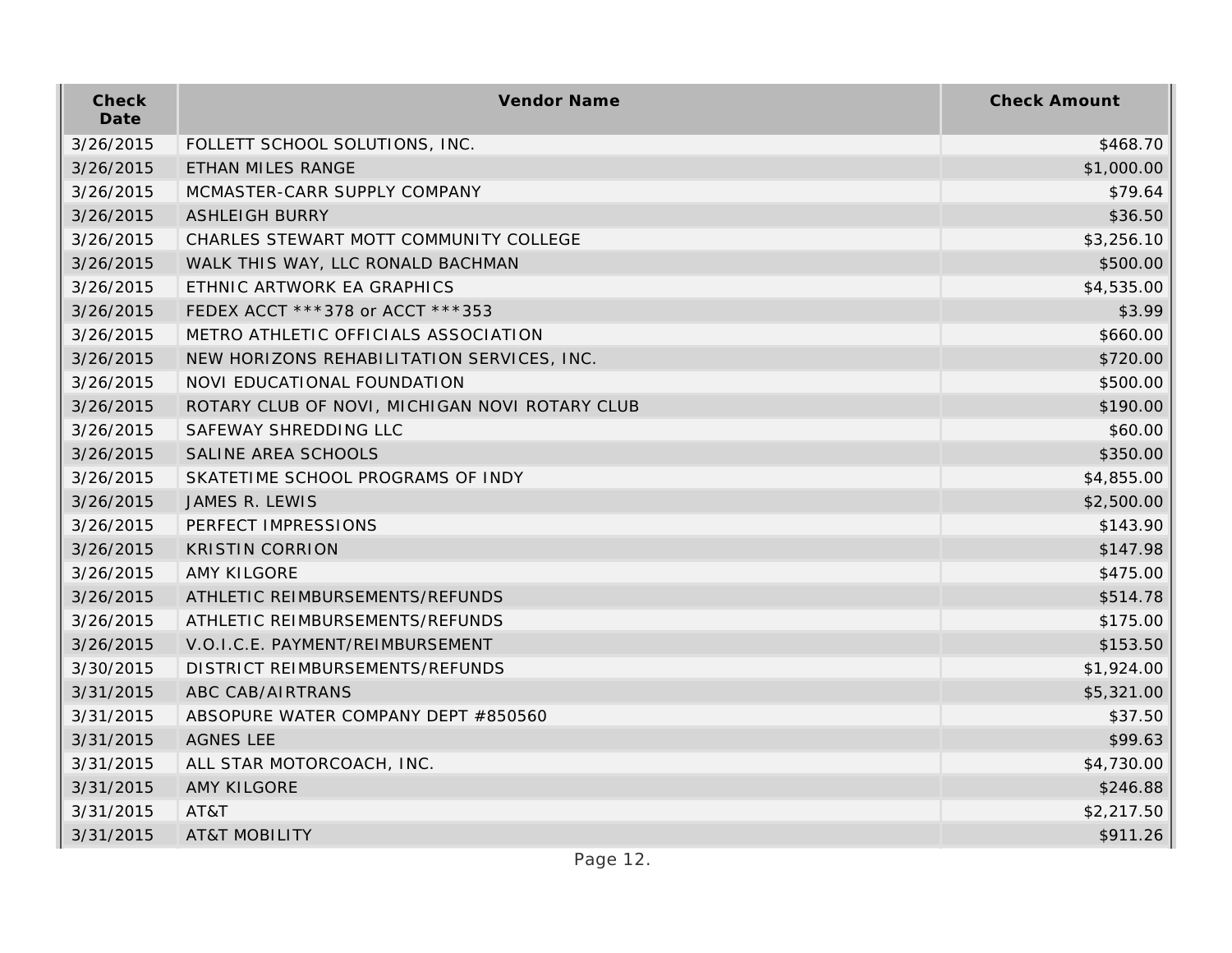| Check<br>Date | Vendor Name                                              | <b>Check Amount</b> |
|---------------|----------------------------------------------------------|---------------------|
| 3/31/2015     | ATHLETIC REIMBURSEMENTS/REFUNDS                          | \$70.00             |
| 3/31/2015     | <b>AUDRY MOISEEFF</b>                                    | \$28.27             |
| 3/31/2015     | <b>BARBARA MATUSIEWICZ</b>                               | \$74.38             |
| 3/31/2015     | <b>BARBARA MCDOUGALL</b>                                 | \$274.00            |
| 3/31/2015     | BARBARA ZIMMERMAN                                        | \$152.96            |
| 3/31/2015     | <b>BILL KELP</b>                                         | \$123.00            |
| 3/31/2015     | <b>CATHY CLOKE</b>                                       | \$108.85            |
| 3/31/2015     | CINTAS CORPORATION #31                                   | \$162.30            |
| 3/31/2015     | COMMUNITY EDUCATION REFUND                               | \$315.00            |
| 3/31/2015     | COMMUNITY EDUCATION REFUND                               | \$18.50             |
| 3/31/2015     | <b>CUMMINS BRIDGEWAY LLC</b>                             | \$66.96             |
| 3/31/2015     | DELTA COM, INC.                                          | \$252.00            |
| 3/31/2015     | <b>DIANE MCCURDY</b>                                     | \$314.97            |
| 3/31/2015     | DTE ENERGY                                               | \$0.00              |
| 3/31/2015     | DTE ENERGY                                               | \$9,331.07          |
| 3/31/2015     | DUNCAN DISPOSAL SYSTEMS INC.                             | \$50.00             |
| 3/31/2015     | <b>ERIN DAMON</b>                                        | \$102.56            |
| 3/31/2015     | EXECUTIVE ENERGY SERVICES, LLC ATTN: ACCOUNTS RECEIVABLE | \$400.00            |
| 3/31/2015     | FEDEX ACCT ***378 or ACCT ***353                         | \$37.27             |
| 3/31/2015     | GREAT LAKES MOTORCOACH INC.                              | \$11,984.00         |
| 3/31/2015     | HANS AUTO ELECTRIC                                       | \$234.95            |
| 3/31/2015     | HIGH SCHOOL REIMBURSEMENTS/REFUNDS                       | \$55.00             |
| 3/31/2015     | HIGH SCHOOL REIMBURSEMENTS/REFUNDS                       | \$235.00            |
| 3/31/2015     | HIGH SCHOOL REIMBURSEMENTS/REFUNDS                       | \$171.00            |
| 3/31/2015     | <b>JANE BENKARSKI</b>                                    | \$246.11            |
| 3/31/2015     | <b>JANICE WALLACE</b>                                    | \$26.12             |
| 3/31/2015     | <b>JODI FORSTER</b>                                      | \$293.38            |
| 3/31/2015     | <b>JULIA SAELI</b>                                       | \$246.94            |
| 3/31/2015     | KNIGHT'S AUTO SUPPLY, INC.                               | \$310.14            |
| 3/31/2015     | LAWSON PRODUCTS INC.                                     | \$112.29            |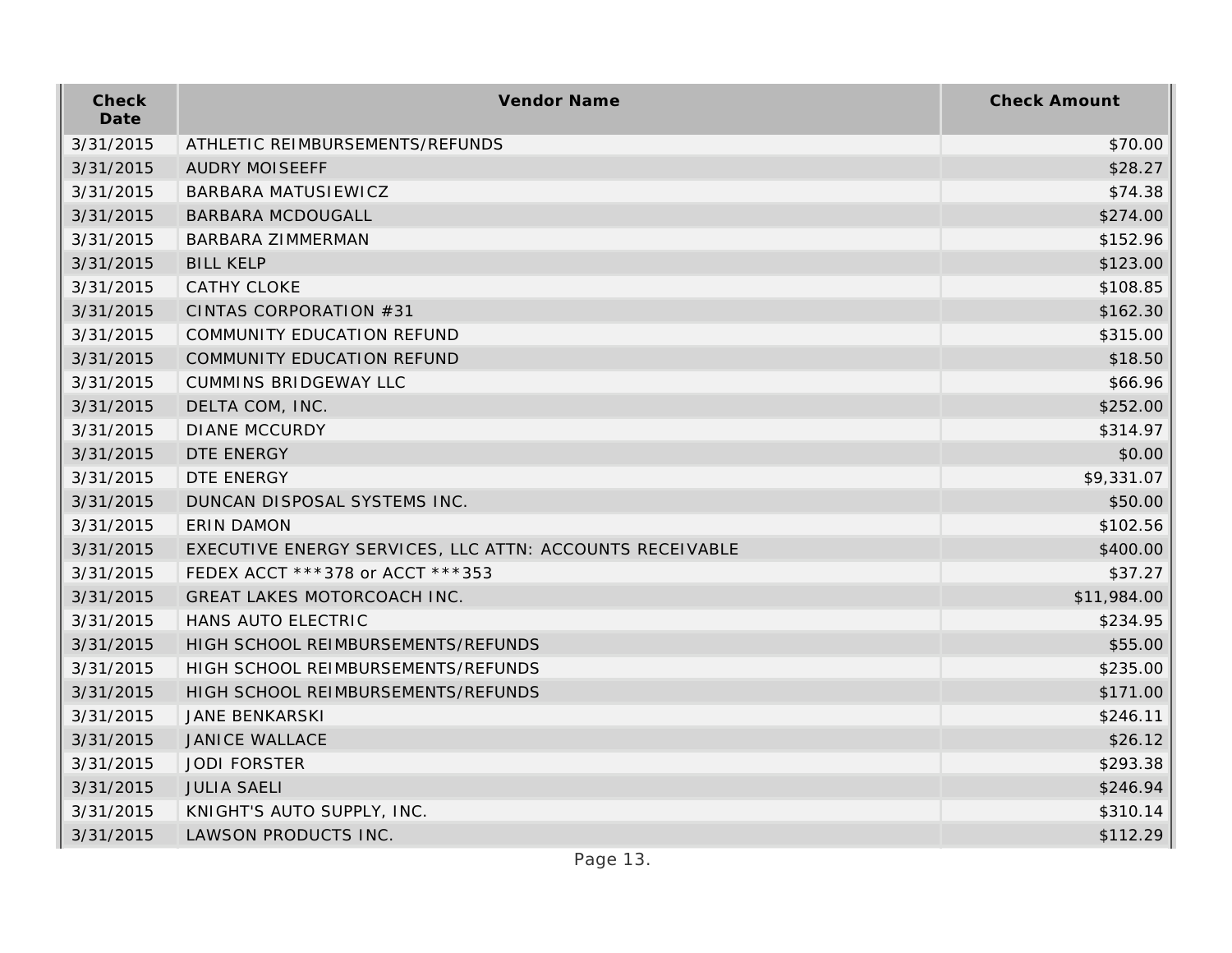| Check<br>Date | Vendor Name                                 | <b>Check Amount</b> |
|---------------|---------------------------------------------|---------------------|
| 3/31/2015     | <b>LORI GARNER</b>                          | \$143.74            |
| 3/31/2015     | <b>MARGARET LAINE</b>                       | \$51.75             |
| 3/31/2015     | <b>MARIANNE KING</b>                        | \$5.46              |
| 3/31/2015     | MARIANNE MALARKEY                           | \$299.75            |
| 3/31/2015     | <b>MICHIGAN DECA</b>                        | \$19,420.00         |
| 3/31/2015     | MICHIGAN HEALTH COUNCIL                     | \$13,875.00         |
| 3/31/2015     | OAKLAND COUNSELING ASSOCIATION              | \$30.00             |
| 3/31/2015     | ORCHARD HILLS PTO PAYMENT/REIMBURSEMENT     | \$210.99            |
| 3/31/2015     | ORCHARD HILLS PTO PAYMENT/REIMBURSEMENT     | \$222.30            |
| 3/31/2015     | PATRICIA STAMBOULIAN                        | \$300.00            |
| 3/31/2015     | ROBOTICS REIMBURSEMENT                      | \$66.96             |
| 3/31/2015     | ROBOTICS REIMBURSEMENT                      | \$924.75            |
| 3/31/2015     | ROBOTICS REIMBURSEMENT                      | \$149.63            |
| 3/31/2015     | <b>RORI MEYERINK</b>                        | \$70.71             |
| 3/31/2015     | ROYAL TRUCK & TRAILER SALES & SERVICE INC.  | \$87.98             |
| 3/31/2015     | <b>STACI MALTBY</b>                         | \$64.11             |
| 3/31/2015     | <b>STEVEN BARR</b>                          | \$17.42             |
| 3/31/2015     | THRUN LAW FIRM, P.C.                        | \$3,513.25          |
| 3/31/2015     | US FOODS, INC.                              | \$251.30            |
| 3/31/2015     | V.O.I.C.E. PAYMENT/REIMBURSEMENT            | \$197.83            |
| 3/31/2015     | V.O.I.C.E. PAYMENT/REIMBURSEMENT            | \$2,648.00          |
| 3/31/2015     | WILDLIFE SAFARI NELSON O. PEARSON III       | \$400.00            |
| 3/31/2015     | DONYA PIZZA NOVI LLC, DBA COTTAGE INN PIZZA | \$576.00            |
| 3/31/2015     | EVER KOLD REFRIGERATION                     | \$1,574.70          |
| 3/31/2015     | FOOD SERVICE REFUND/REIMB.                  | \$128.72            |
| 3/31/2015     | GLASS CITY FOOD SERVICE, INC.               | \$536.65            |
| 3/31/2015     | <b>JOAN CRISTIANO</b>                       | \$31.35             |
| 3/31/2015     | <b>KHIN HTWE</b>                            | \$1,316.00          |
| 3/31/2015     | LORI CROAD                                  | \$130.95            |
| 3/31/2015     | NOVI TOWN PIZZA LLC                         | \$1,598.50          |